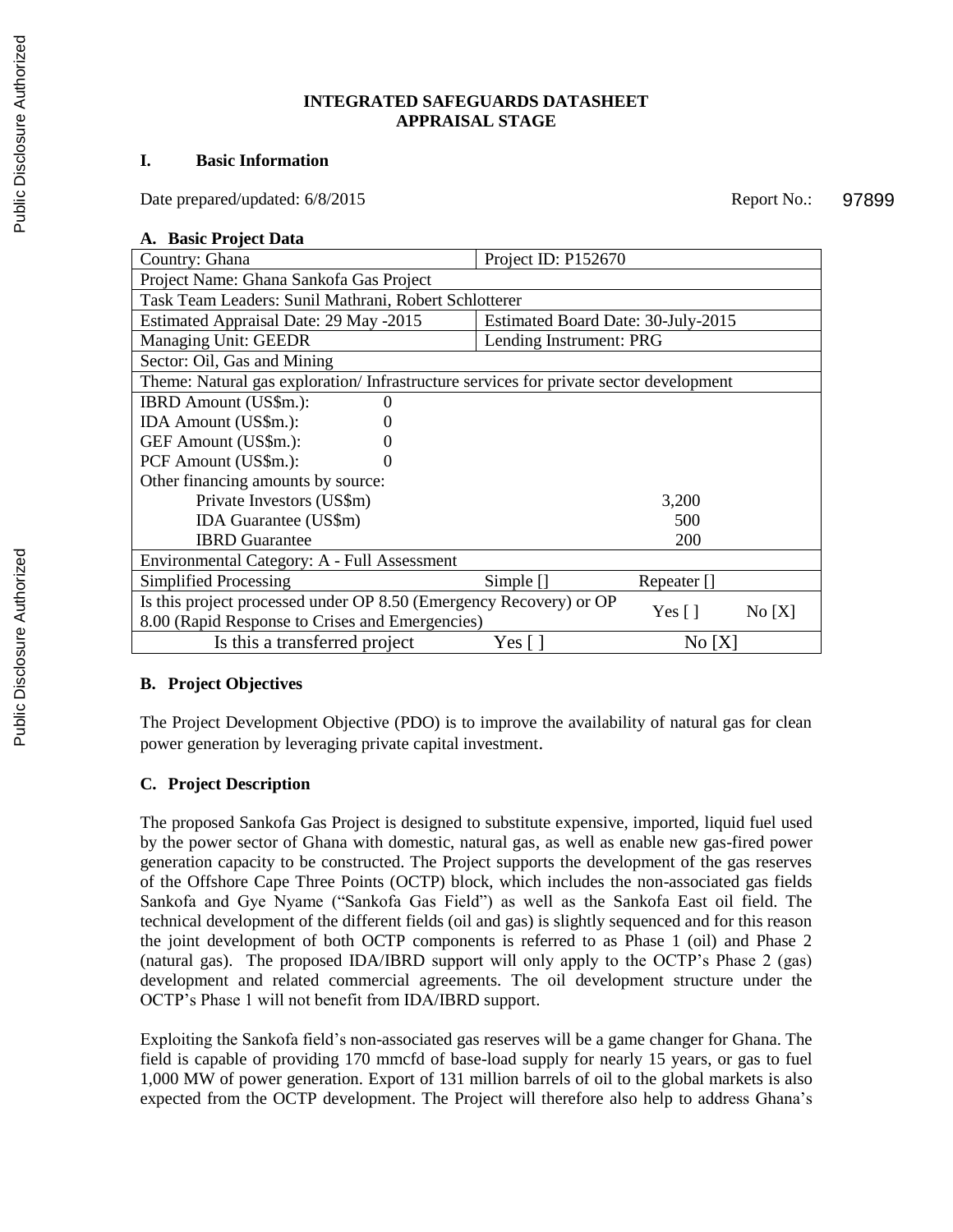macroeconomic challenges by bringing in much needed dollar-based revenues. The Sankofa gas field is planned to come on line in the first quarter of 2018 and to be in production for almost two decades thereafter, while gas from other Ghanaian fields is expected to at plateau level of production by 2018 and decline starting in 2020.

The OCTP is developed by Eni S.p.A of Italy ("Eni") and Vitol Group of Switzerland ("Vitol"), together "Private Sponsors". Eni is the operator of the OCTP block, holding a 47.2 percent participating interest, with Vitol holding 37.8 percent, and the Ghana National Petroleum Corporation (GNPC) the remaining 15 percent (GNPC's participating interest is carried by the other partners). The Private Sponsors will develop the OCTP through their local subsidiaries and in form of an unincorporated Joint Venture ("JV"). The OCTP will use a shared floating production storage and offloading unit (FPSO), which can process both oil and natural gas. The non-associated gas development will consist of five wells linked to the FPSO. A subsea pipeline will carry the gas from the FPSO to an onshore receiving facility at Sanzule. From there, a connection will be made to a 20-inch pipeline that connects another oil and gas field, Jubilee, with thermal generation plants at Aboadze, near Takoradi in Western Ghana.

### **D. Project Location and salient physical characteristics relevant to the safeguard analysis**

The Sankofa Gas Field is in the Gulf of Guinea, at a depth of about 1000m, approximately 60 km south of the Ghanaian coastal community of Atuabo. Gas will be transmitted from the FPSO via a 63-km undersea pipeline that makes its landfall slightly to the west of the community of Sanzule, in the Western Region of Ghana. From the landing point, a pipeline of approximately 800 m will convey the gas to the Onshore Receiving Facility (ORF) for compression. A short pipeline will carry the compressed gas to the GNGC pipeline, adjacent to the ORF site to the north. With the exception of small patches of swamp forest and wet evergreen forest, the forest that may once have been on the ORF site has been disturbed by human activity -- mainly plantations of cassava, pineapple, coconut, and oil palm. The shore crossing itself will be relatively easy because the beach is deep sand without rock. Endangered sea turtles and various marine mammals including whales frequent the Gulf of Guinea, which is also an important resource for artisanal and commercial fisherfolk. Sea turtles use the Ghanaian beaches for nesting. There are no seagrass beds or living coral reefs in the Project-affected area.

### **E. Environmental and Social Safeguards Specialists**

Thomas Walton, Consultant – Environmental Specialist Demba Balde-- Social Safeguards Specialist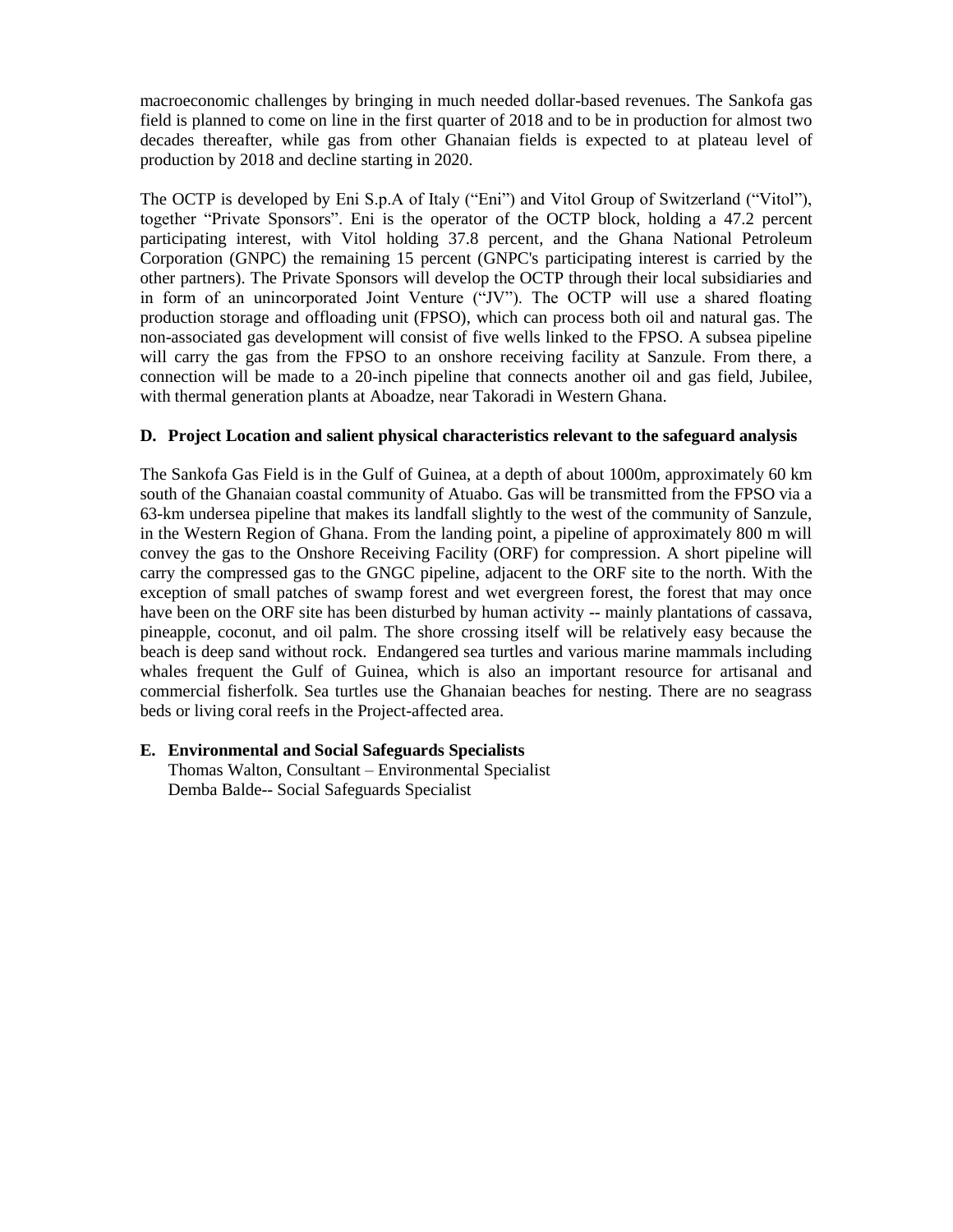# **II. PERFORMANCE STANDARDS THAT MIGHT APPLY**

| <b>Environmental and Social Performance Standards (PS)</b>                                       |                |
|--------------------------------------------------------------------------------------------------|----------------|
| <b>PS 1.</b> Assessment and Management of Environmental and Social Risks and Impacts             | Yes            |
| <b>PS 2.</b> Labor and Working Conditions                                                        | Yes            |
| <b>PS 3.</b> Resource Efficiency and Pollution Prevention                                        | Yes            |
| <b>PS 4.</b> Community Health, Safety and Security                                               | Yes            |
| <b>PS 5.</b> Land Acquisition and Involuntary Resettlement                                       | Yes            |
| <b>PS 6.</b> Biodiversity Conservation and Sustainable Management of Living Natural<br>Resources | Yes            |
| <b>PS 7.</b> Indigenous People                                                                   | N <sub>0</sub> |
| <b>PS 8.</b> Cultural Heritage                                                                   | N <sub>0</sub> |
| <b>OP 7.50: Projects on International Waterways</b>                                              | N <sub>0</sub> |

# **III. Key Safeguard Policy Issues and Their Management**

# *A. Summary of Key Safeguard Issues*

### 1. **Describe any safeguard issues and impacts associated with the proposed project. Identify and describe any potential large scale, significant and/or irreversible impacts:**

Acquisition of approximately 96 ha of land for the ORF will affect the livelihoods of an estimated 238 farmers, of which 199 are likely to be eligible for compensation. Other potential impacts of construction and operation, all considered low to moderate in significance, include: social conflict and spread of disease resulting from influx of workers and employment seekers; increased traffic on roads and in coastal waters with resulting risk of accidents; temporary disturbance of turtle nesting (if any) at the pipeline landfall; air and water pollution; noise and related disturbance to communities and marine mammals and fish; solid and liquid waste generation; and conflicts between fishermen and JV security personnel. Any large-scale, significant impacts would be caused by unplanned events of low probability but could have severe consequences, such as a major oil spill at the FPSO that could damage shoreline habitat, degrade water quality, interfere with fishing, and have trans boundary consequences.

# 2. **Describe any potential indirect and/or long term impacts due to anticipated future activities in the project area:**

The potential cumulative impacts in the area relate primarily to other oil and gas development in the region, some existing (i.e., the Jubilee field and the Atuabo gas processing facility), some planned and in progress (e.g., Phase 1 of OCTP, TEN, and port development), and some under consideration (e.g., an LNG receiving terminal). The impacts considered potentially significant are greenhouse gas emissions, oil spills, land take (particularly of farmland) for facilities related to oil and gas development and other infrastructure, pressure on natural resources (especially fisheries), public infrastructure and social services as a result of population influx triggered by the developments, and related impacts on livelihoods of farmers and fisher-folk. GHG emissions and large oil spills would also cause trans boundary impacts. Possible development of new gas-fired generation plants would cause indirect impacts. On the positive side, the region stands to benefit economically from these developments, provided they are guided by sound land use plans. To the extent that natural gas replaces crude oil that is presently one of the main energy sources for power generation in Ghana, air quality improvements and a net reduction in GHG emissions would result.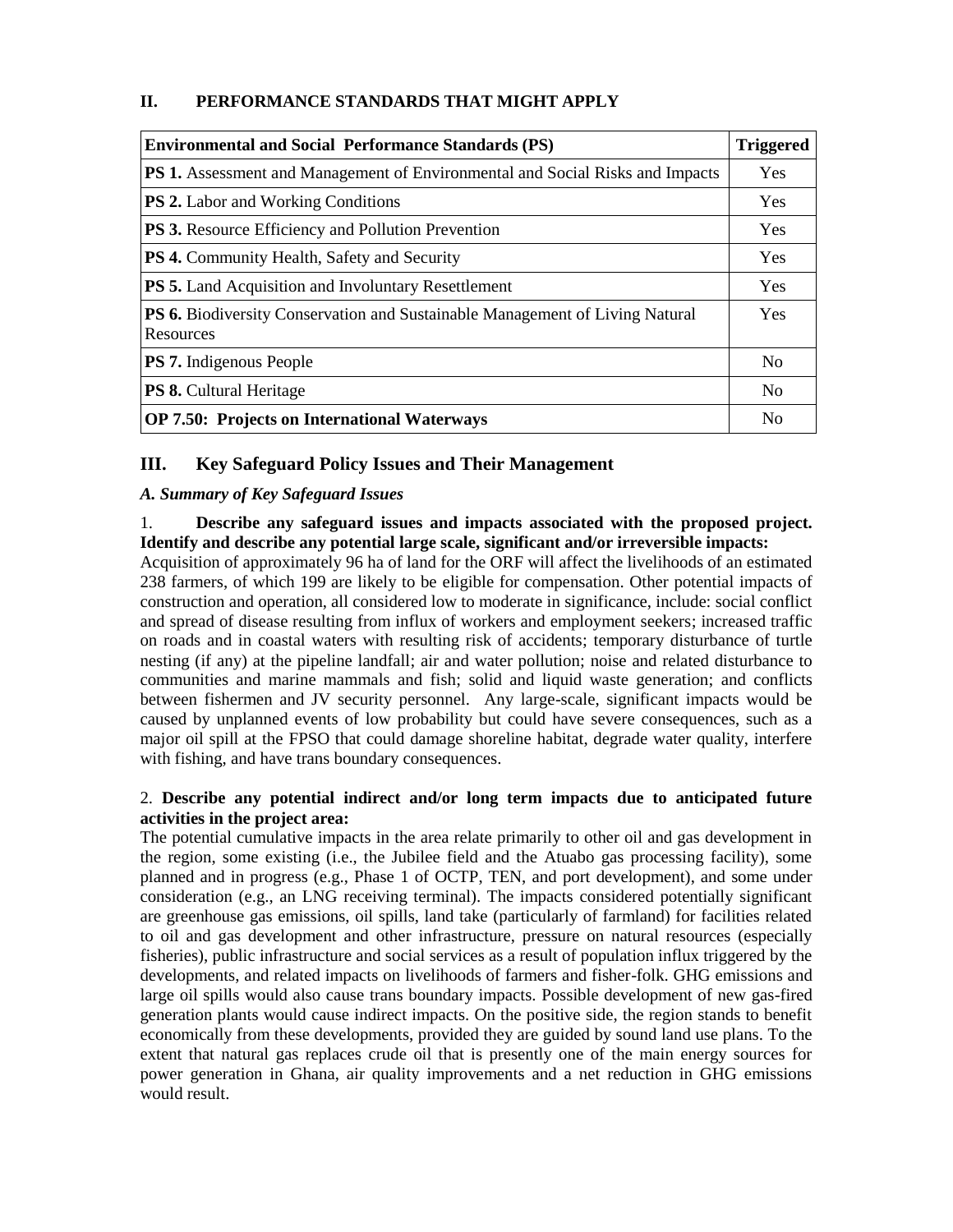# 3. **Describe any project alternatives (if relevant) considered to help avoid or minimize adverse impacts.**

The developer evaluated a range of locations and mooring types for the FPSO, rigid versus flexible risers and flowlines for the gas wells, different techniques to manage drilling fluids, and alternative locations for the ORF. Once the ORF site was selected, the site boundaries were modified in consultation with the Sanzule community, and its overall size was reduced, to avoid physical displacement of residents, protect an important item of cultural heritage, allow continued community access through the site to forest and farmland, and preserve space for future expansion of Sanzule.

4. **Describe measures taken by the borrower to address safeguard policy issues. Provide an assessment of borrower capacity to plan and implement the measures described.** The Borrower has in place an ESMS based on Eni's corporate integrated management system that meets or exceeds Performance Standards requirements. The borrower has prepared an Environmental, Social, and Health Impact Assessment (ESHIA) which includes a framework Environmental, Social, Health and Safety Management Plan (ESHMP) that will guide preparation of detailed management plans for construction and operation. Twenty-four sub-plans will eventually be formulated – five are already completed -- covering activities such as waste management, fisheries management, biodiversity management, community health, medical emergencies, emergency response, and environmental and social investment. The ESHIA addresses cumulative and trans boundary impacts. A Livelihood Restoration Plan (LRP) is in process. The Borrower has prepared an Oil Spill Contingency Plan that incorporates best industry practice, including lessons learned from recent accidents. Each well will have an individual well management plan, and the plans and designs will be reviewed by Eni spa corporate management before drilling begins. Eni Ghana has current ISO 14001 and OSHAS 18001 certifications.

The Eni Ghana Health, Safety, and Environmental (HSE) Guidelines and Protocols delineate the HSE responsibilities assigned to all personnel throughout the Company and require contractors to manage HSE in line with the Guidelines and Protocols and to monitor compliance by their subcontractors. The Managing Director is responsible for assuring that the HSE-Integrated Management System is developed and implemented via the provision of adequate resources. The Eni Ghana Health, Safety, Environment and Community Investments (HSE&CI) Department is headquartered in Accra, where staff overseeing construction, commissioning and operations will be located. Its manager reports to the Managing Director. HSE staff will also be located in Takoradi to facilitate HSE and social performance oversight of site activities as well as to allow direct interface and access for stakeholders in the Western Region. These staff will manage the successful implementation of the ESHMP and the continuation of the stakeholder consultation process. During commissioning and operations, HSE staff will also be located offshore. The HSE Department will need to add staff in order to carry out its responsibilities. The JV will engage an independent consultant to monitor ESHMP implementation during project development.

# 5. **Identify the key stakeholders and describe the mechanisms for consultation and disclosure on safeguard policies, with an emphasis on potentially affected people.**

Stakeholder consultations began with stakeholder identification conducted by Eni Ghana in 2013, prior to the scoping for the Phase 1 (oil phase) ESHIA. Groups identified consisted of: national ministries and agencies, regional government and district assemblies, directly affected communities along the coastline, national and local NGOs, community-based organizations and groups, international organizations, and others, including the oil and gas industry, businesses, religious organizations, and political parties. Consultations with these stakeholders continued during preparation of the SGP ESHIA. Issues and concerns they raised are listed in the ESHIA, and the way they were handled is tracked in the report. For SGP, the broad list of stakeholders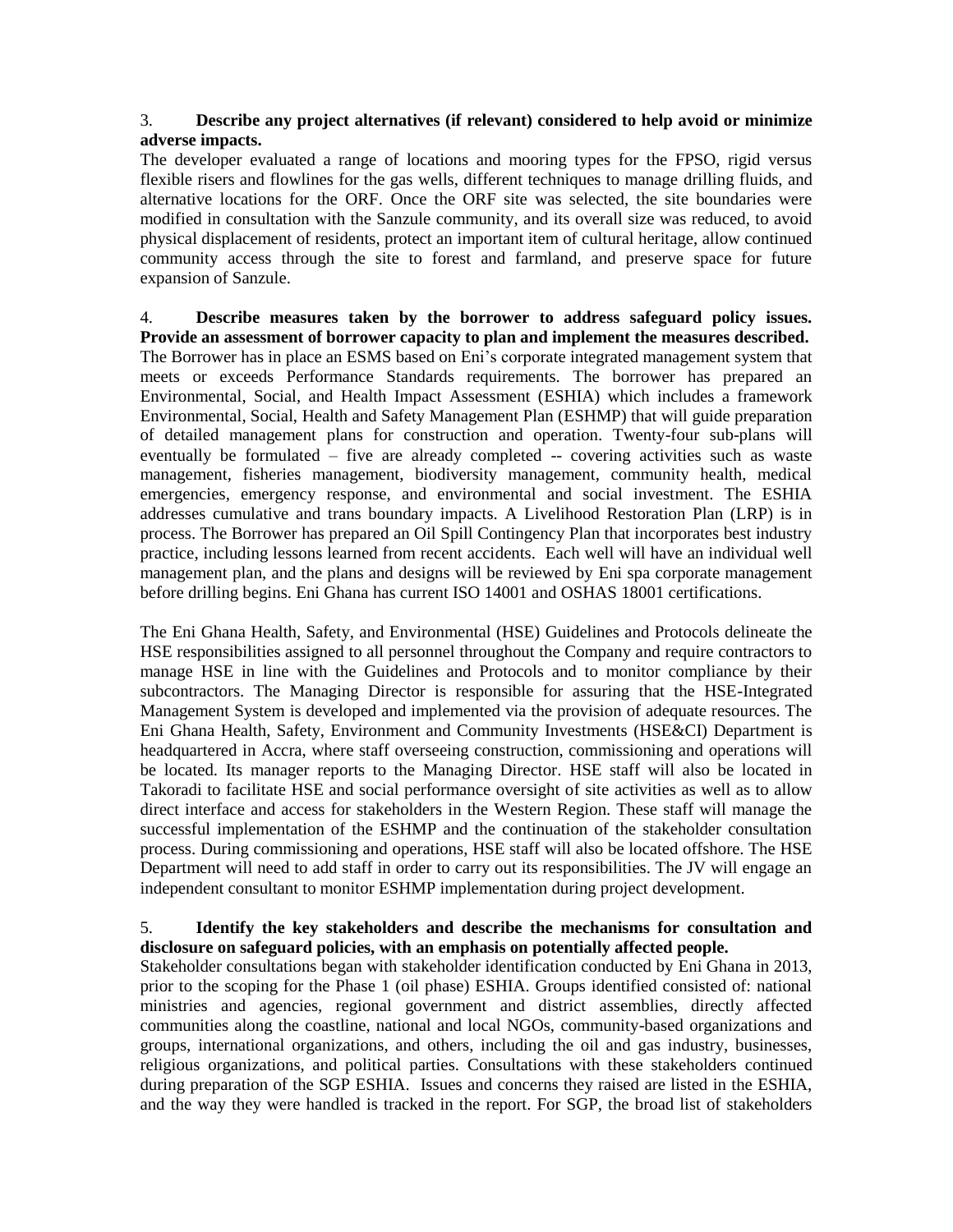remained the same, but a group of "primary stakeholders" was identified in the communities that would or might be directly affected by the ORF -- Sanzule, Krisan, Eikwe Bakanta, Atuabo and Asemdasuazo. These stakeholders consisted of: local residents, traders, fishers, farmers and plantation owners, agricultural producers (palm oil, coconut oil, and palm wine), youth, women, refugees, religious groups, the elderly, and traditional healers. Consultations occurred at scoping, during baseline data collection, in connection with livelihood restoration planning, and on the draft ESHIA. Consultation with Sanzule leaders resulted in modifications to the ORF site boundaries to respond to community priorities. Eni Ghana presented the draft ESHIA at a stakeholders' meeting in Sanzule on March 31, 2015 and posted a link to it on the company's website on April 3, 2015. Ghana's Environmental Protection Agency published the draft ESHIA nationally on May 30, 2015, and placed a copy for public inspection at its Western Regiond office in Sekondi on April 20. On May 13, EPA placed additional copies at the offices of the Western Regional Coordinating Council and the Ellembelle District Assembly, and at the Paramount Chief's palace in Atuabo. EPA l conducted a formal public hearing in Sanzule on May 29, 2015. The Sankofa Gas Project ESHIA includes a Stakeholder Engagement Plan (SEP) that will guide the JV's engagement with the communities during project development and operations. The SEP includes a grievance mechanism and calls for appointment of a Community Liaison Officer (already in place, based in the project area) and a Fisheries Liaison Officer still be appointed. Eni Ghana has established a Steering Committee with Sanzule Village to facilitate resolution of issues that may arise and deal with topics such as the content of the community development program. IFC disclosed the Environmental and Social Review Summary (ESRS) for the Project on its website on May 22, 2015, and the ESRS was disclosed in the InfoShop on the same day.

| <b>B. Disclosure Requirements Date</b>                      |           |            |
|-------------------------------------------------------------|-----------|------------|
| Environmental Assessment/Audit/Management Plan/Other:       |           |            |
| Was the document disclosed prior to appraisal               |           | <b>Yes</b> |
| Date of receipt by the Bank                                 |           | 3/19/15    |
| Date of "in-country" disclosure                             |           | 4/03/15    |
| Date of submission to InfoShop Disclosure is on IFC website |           | 3/23/15    |
| For category A projects, date of distributing the Executive |           | 5/29/15    |
| Summary of the EA to the Executive Directors                |           |            |
| <b>Resettlement Action Plan/Framework/Policy Process:</b>   |           |            |
|                                                             |           |            |
| Was the document disclosed prior to appraisal?              |           | No         |
| Date of receipt by the Bank                                 | LRP is in |            |
|                                                             | process   |            |
| Date of "in-country" disclosure                             |           |            |
| Date of submission to InfoShop Disclosure is on IFC website |           |            |
| <b>Indigenous Peoples Plan/Planning Framework:</b>          |           |            |
| Was the document disclosed prior to appraisal?              |           |            |
| Date of receipt by the Bank                                 | <b>NA</b> |            |
| Date of "in-country" disclosure                             |           |            |
| Date of submission to InfoShop                              |           |            |
| <b>Pest Management Plan:</b>                                |           |            |
| Was the document disclosed prior to appraisal?              |           |            |
| Date of receipt by the Bank                                 | <b>NA</b> |            |
| Date of "in-country" disclosure                             |           |            |
| Date of submission to InfoShop                              |           |            |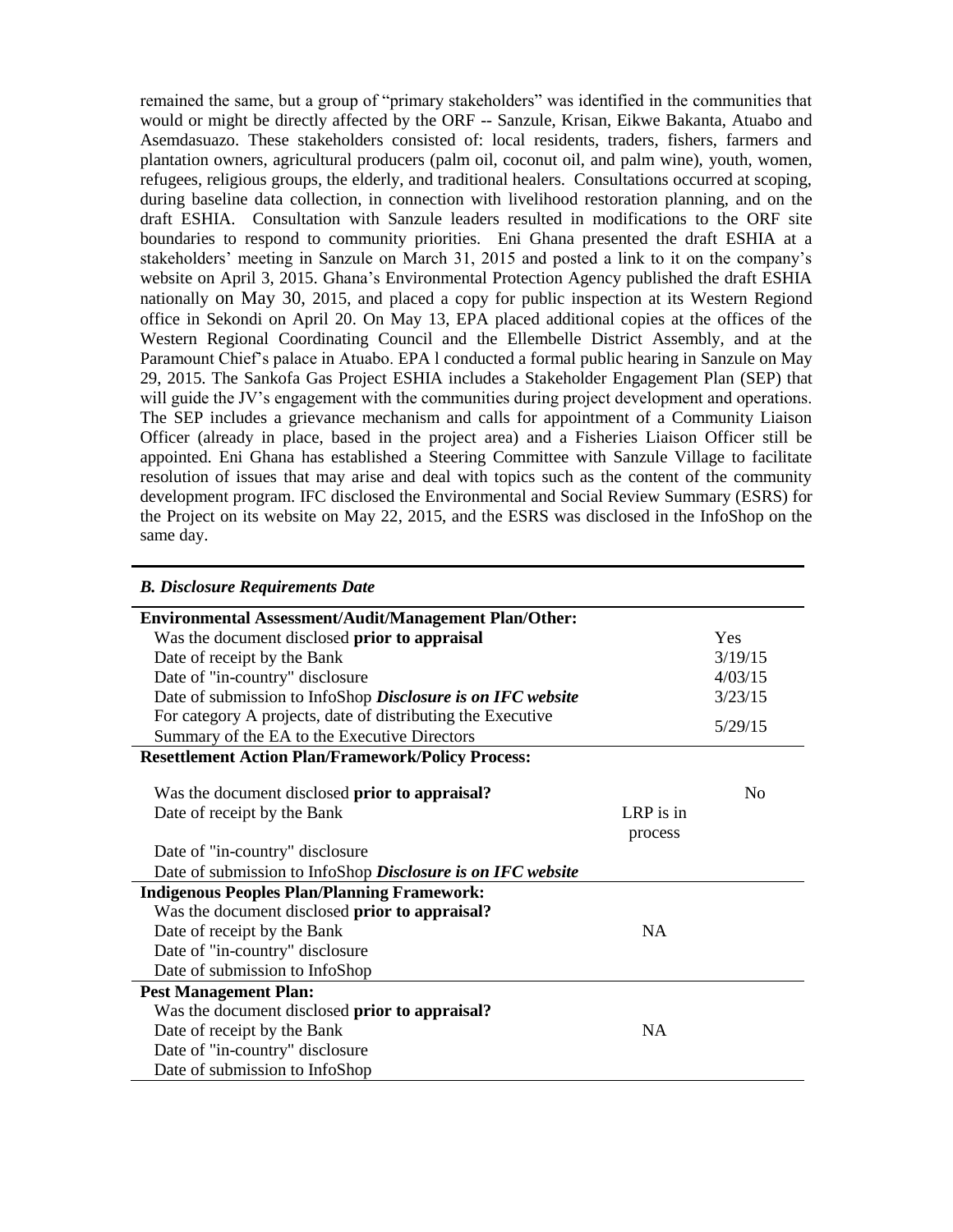**\* If the project triggers the Pest Management and/or Physical Cultural Resources, the respective issues are to be addressed and disclosed as part of the Environmental Assessment/Audit/or EMP.**

**If in-country disclosure of any of the above documents is not expected, please explain why:**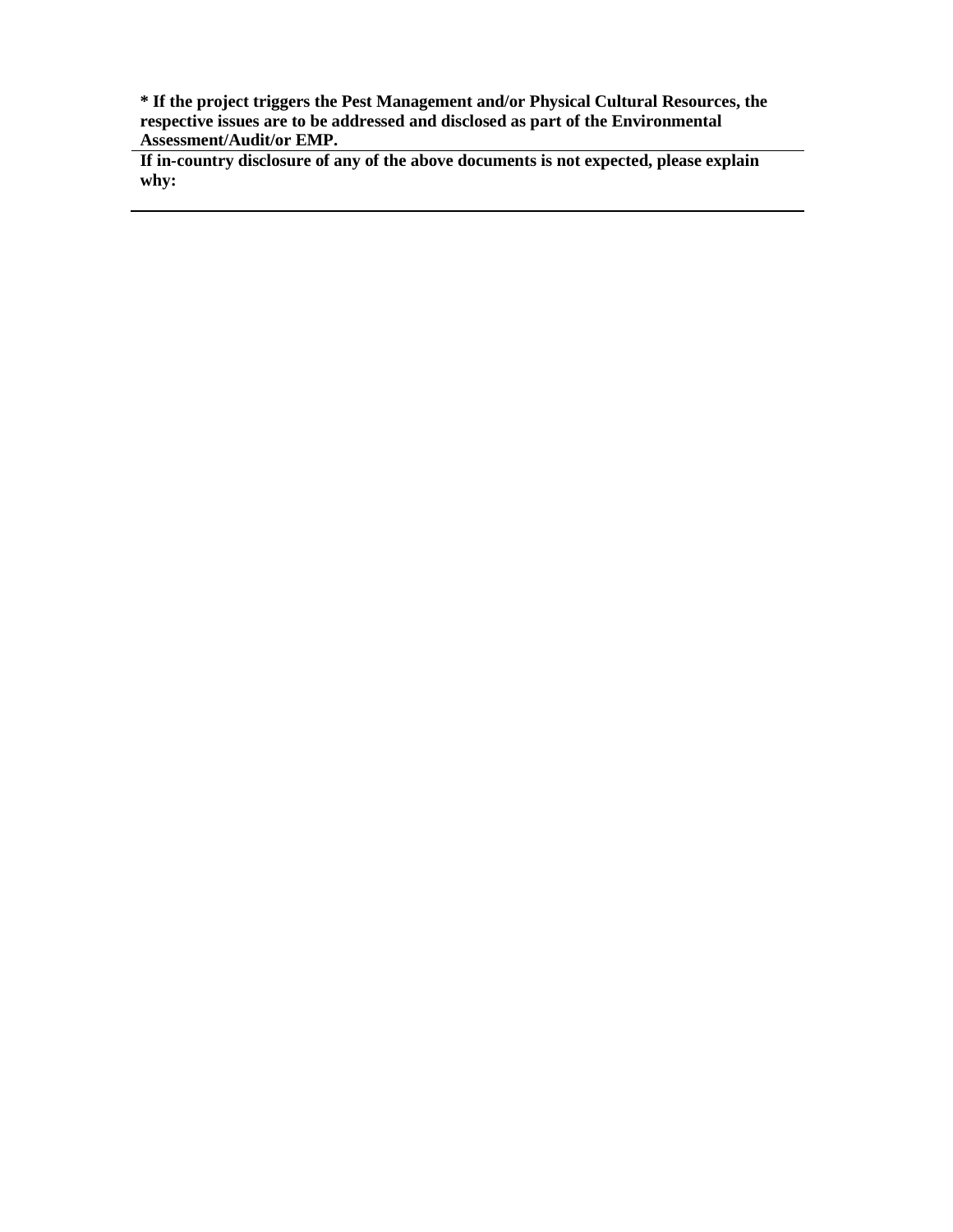# *C. Compliance Monitoring Indicators at the Corporate Level (to be filled in when the ISDS is finalized by the project decision meeting)*

| PS1. - Assessment and Management of Environmental and Social Risks and Impacts                                                       |                     |                                   |           |
|--------------------------------------------------------------------------------------------------------------------------------------|---------------------|-----------------------------------|-----------|
| Does the project require a stand-alone EA (including EMP)                                                                            | Yes[X]              | No [ ]                            | $N/A$ [ ] |
| report?                                                                                                                              |                     |                                   |           |
| If yes, then did the Regional Environment Unit or Practice                                                                           | Yes[X]              | No [ ]                            | $N/A$ [ ] |
| Manager (PM) review and approve the EA report?                                                                                       |                     |                                   |           |
| Are the cost and the accountabilities for the ESAP incorporated in                                                                   | Yes $[X]$           | No [ ]                            | $N/A$ [ ] |
| the credit/loan?                                                                                                                     |                     |                                   |           |
| <b>PS 2. - Labor and Working Conditions</b>                                                                                          |                     |                                   |           |
| Does a Human resources policy has been agreed on as part of the<br>ESMS?                                                             | Yes[X]              | No [ ]                            | $N/A$ [ ] |
| PS 3 - Resource Efficiency and Pollution Prevention                                                                                  |                     |                                   |           |
| Does the EA adequately address pollution prevention, control and<br>abatement issues?                                                | Yes[X]              | No [ ]                            | $N/A$ [ ] |
| Is a separate PMP/VMP required?                                                                                                      | Yes $[$ ]           | No[X]                             | $N/A$ [ ] |
| If yes, has the PMP/VMP been reviewed and approved by a                                                                              |                     |                                   |           |
| safeguards specialist or Practice Manager? Are PMP/VMP                                                                               | Yes $[ \ ]$         | No [ ]                            | N/A [X]   |
| requirements included in project design? If yes, does the project                                                                    |                     |                                   |           |
| team include a Specialist?                                                                                                           |                     |                                   |           |
| PS 4. Community Health, Safety and Security                                                                                          |                     |                                   |           |
| Does the EA adequately address communities and workers<br>exposure to hazards and safety issues?                                     | Yes [X]             | No [ ]                            | $N/A$ [ ] |
| Has an Emergency Preparedness and Response Plan (EPRP) been                                                                          | Yes $[X]$           | No [ ]                            | $N/A$ [ ] |
| prepared in stand-alone or as part of the ESAP?                                                                                      |                     |                                   |           |
| PS 5. Land Acquisition and Involuntary Resettlement                                                                                  |                     |                                   |           |
| plan/abbreviated<br>resettlement<br>plan/policy<br>Has<br>a                                                                          | Yes $[$ ]           | No[X]                             | $N/A$ [ ] |
| framework/process framework (as appropriate) been prepared?                                                                          |                     |                                   |           |
| If yes, then did the Regional unit responsible for safeguards or                                                                     |                     |                                   |           |
| Practice Manager review the plan?                                                                                                    | Yes $\lceil \rceil$ | $\overline{N_0}$   $\overline{)}$ | N/A [X]   |
| PS 6. Biodiversity Conservation and Sustainable Management of Living Natural Resources                                               |                     |                                   |           |
| Does the project result in significant conversion or degradation of<br>natural habitats or threatening of endangered/iconic species? | Yes $[ \ ]$         | No[X]                             | $N/A$ [ ] |
| Have Biodiversity Action Plan (BAP) been prepared                                                                                    | Yes [               | No[X]                             | $N/A$ [   |
| Does the project design include satisfactory mitigation measures                                                                     | Yes[X]              | No [ ]                            | $N/A$ [ ] |
| acceptable to the Bank?                                                                                                              |                     |                                   |           |
| <b>PS 7. Indigenous Peoples</b>                                                                                                      |                     |                                   |           |
| Has a separate Indigenous Peoples Plan/Planning Framework (as                                                                        |                     |                                   |           |
| appropriate) been prepared in consultation<br>affected<br>with                                                                       | Yes $[ \ ]$         | No [ ]                            | N/A [X]   |
| Indigenous Peoples?                                                                                                                  |                     |                                   |           |
| <b>PS8.</b> - Cultural Heritage                                                                                                      |                     |                                   |           |
| Does the EA include adequate measures related to cultural                                                                            | Yes $[]$            | No [ ]                            | N/A [X]   |
| property?                                                                                                                            |                     |                                   |           |
| Does the credit/loan incorporate mechanisms to mitigate the                                                                          | Yes $[]$            | $\overline{N}$ o $[$ ]            | N/A [X]   |
| potential adverse impacts on physical cultural resources?                                                                            |                     |                                   |           |
| The World Bank Policy on Disclosure of Information                                                                                   |                     |                                   |           |
| Have relevant safeguard policies documents been sent to the                                                                          | Yes[X]              | No [ ]                            | $N/A$ [ ] |
| World Bank's Infoshop? Disclosure is on IFC website.                                                                                 |                     |                                   |           |